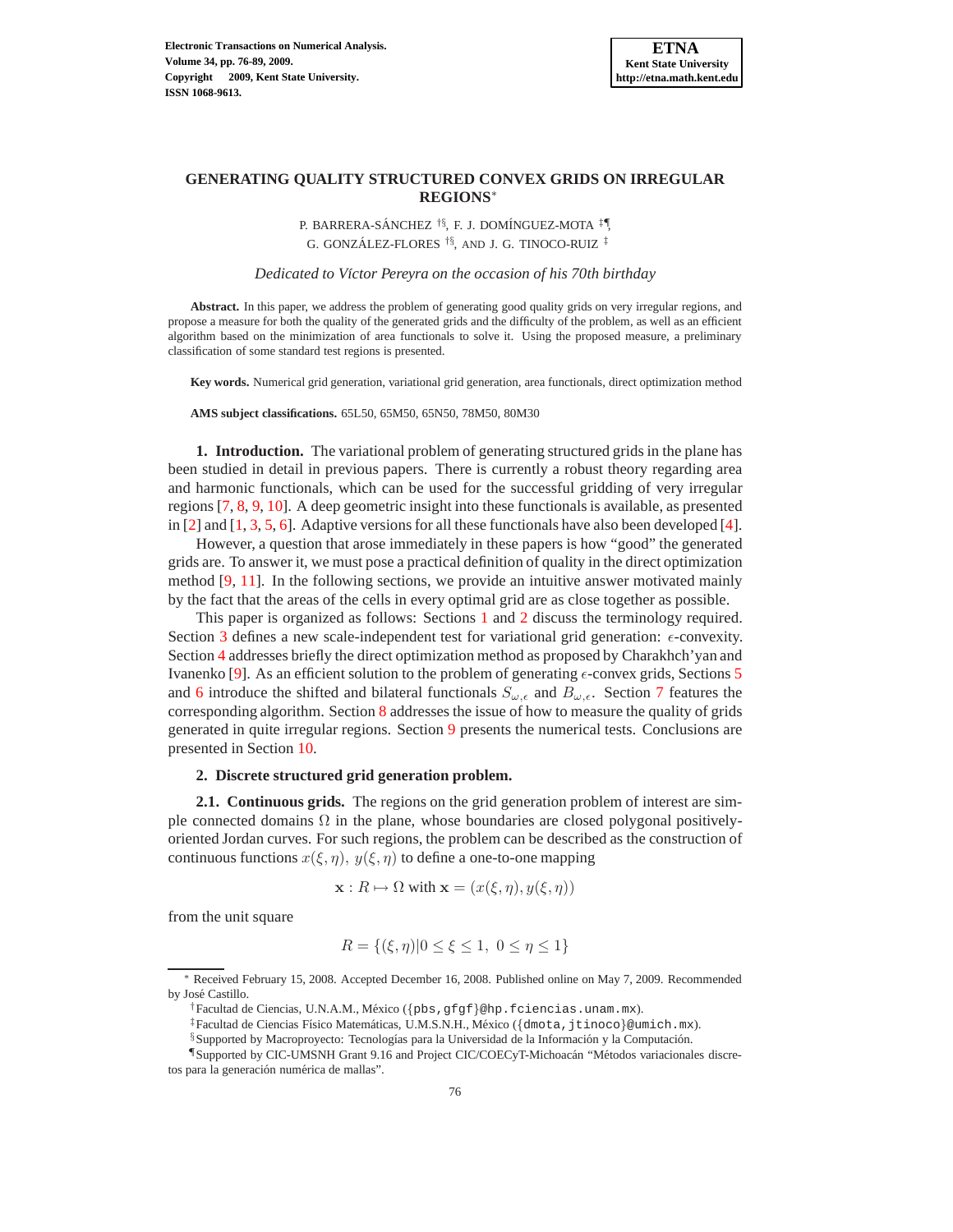onto the physical region  $\Omega$  to be gridded in such a way that  $\mathbf{x}(\partial \mathbf{R}) = \partial \Omega$ .

In practical terms, the discrete structured grid generation problem can be described as the efficient construction of a logically rectangular subdivision of  $\Omega$  formed by convex quadrilaterals. These subdivisions, as defined in the next section, will be referred to as grids.

It is important to remark that in order to test the robustness of the algorithm presented in Section [7,](#page-6-0) meshing in this paper is done with a single block.

**2.2. Discrete grids.** Let us consider a region  $\Omega$  in the plane, defined by a simple, closed and counterclockwise-oriented polygonal curve  $\gamma$  of vertices  $V = \{v_1, v_2, \dots, v_q\}$  (Figure [2.1\)](#page-1-0).



<span id="page-1-0"></span>FIGURE 2.1. *Example of a region defined by a simple closed polygonal curve.*

DEFINITION 2.1. Let  $m, n$  be natural numbers with  $m, n > 2$ . A set of points in the *plane*

$$
G = \{ P_{i,j} | 1 \le i \le m, \ 1 \le j \le n \}
$$

*with boundaries*

$$
L_1(G) = \{P_{i,1}|i = 1, ..., m\}
$$
  
\n
$$
L_2(G) = \{P_{m,j}|j = 1, ..., n\}
$$
  
\n
$$
L_3(G) = \{P_{i,n}|i = 1, ..., m\}
$$
  
\n
$$
L_4(G) = \{P_{1,j}|j = 1, ..., n\}
$$

*is called a structured, admissible and discrete grid* [1](#page-1-1) *for* Ω*, of order* m × n*, if*

$$
V \subseteq \bigcup_{i=1}^{4} L_i(G).
$$

*In addition, we will say that* G *is convex if each one of the*  $(m - 1)(n - 1)$  *quadrilaterals (or cells)*  $c_{i,j}$  *of vertices*  $\{P_{i,j}, P_{i+1,j}, P_{i,j+1}, P_{i+1,j+1}\}$ *, with*  $1 \le i < m$  *and*  $1 \le j < n$ *, is convex and non-degenerate, except, possibly, in the corner cells.*

Hereinafter,  $M(G)$  will represent the set of all the admissible grids for  $\Omega$  according to the previous definition.

The sets  $L_1(G)$ ,  $L_2(G)$ ,  $L_3(G)$ , and  $L_4(G)$  will be referred to as *the sides of the grid boundary* or *the grid sides*, and appear in the definition to emphasize our interest in having

<span id="page-1-1"></span><sup>&</sup>lt;sup>1</sup>With quadrilateral elements.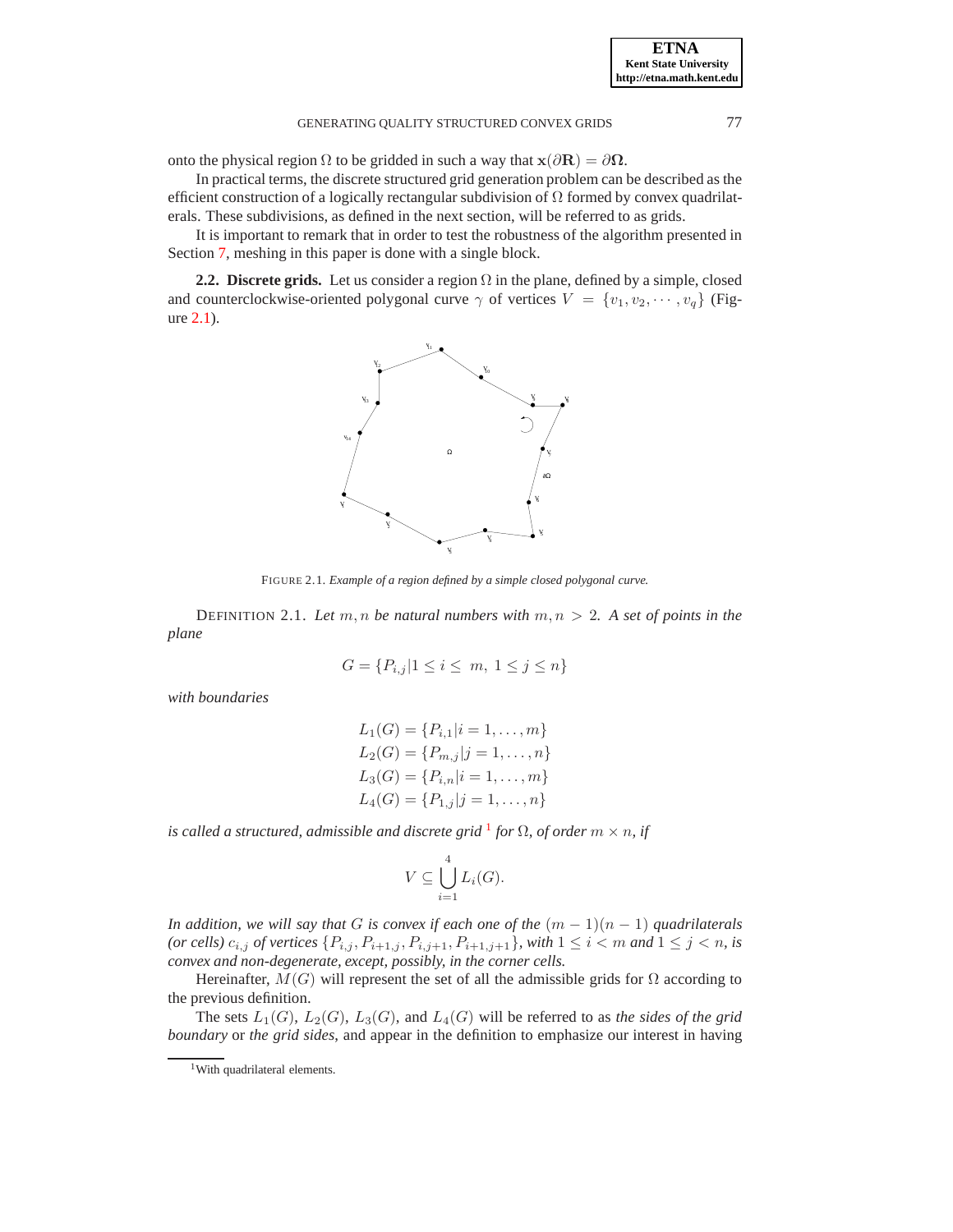

the same boundary for the region and for the grid. In this sense, from now on,  $\Omega$  will denote not only the region itself, but also the four sides  $L_1(G)$ ,  $L_2(G)$ ,  $L_3(G)$ , and  $L_4(G)$ .

In order to have control over the convexity of the grid cells, it will be of the greatest relevance to consider every grid cell  $c_{i,j}$  with vertices  $P_{i,j}, P_{i+1,j}, P_{i,j+1}, P_{i+1,j+1}$  as divided into the four oriented triangles  $\triangle^{(1)} = \triangle^{(1)}_{i,j}, \triangle^{(2)} = \triangle^{(2)}_{i,j}, \triangle^{(3)} = \triangle^{(3)}_{i,j}$ , and  $\triangle^{(4)} = \triangle^{(4)}_{i,j}$ (Figure [2.2\)](#page-2-0).



<span id="page-2-0"></span>FIGURE 2.2. *The four oriented triangles defined by a quadrilateral grid cell.*

Let us notice that the orientation of the boundary induces that of the cells and triangles of the cells, inducing a sign on the triangle areas which is the key to finding out whether a grid is convex.

**2.3. Important quantities.** In order to pose some useful functionals, in this section we introduce two basic triangle-dependent quantities:  $\lambda$  and  $\alpha$ . For the oriented triangle with vertices  $A, B, C \in \mathbb{R}^2$ , these functions are defined as

$$
\lambda(\Delta(A, B, C)) = ||A - B||^2 + ||C - B||^2,
$$
\n(2.1)

where  $\overline{AB}$  and  $\overline{CB}$  are cell sides and

<span id="page-2-1"></span>
$$
\alpha(\Delta(A, B, C)) = (B - A)^t J_2(B - C) = 2 \text{ area}(\Delta(Q, P, R)), \tag{2.2}
$$

where  $\|\cdot\|$  denotes the Euclidean norm and  $J_2$  is the matrix

$$
J_2 = \begin{bmatrix} 0 & 1 \\ -1 & 0 \end{bmatrix}.
$$

Notice that a grid G is *convex* iff

$$
\min\{\alpha(\triangle_q)>0|q=1,\ldots,N\},\
$$

where  $N = 4(m - 1)(n - 1)$  is the total number of triangles in G, considering the four triangles in each cell defined by its vertices as mentioned above.

The following three important quantities are related to  $\alpha$ :

$$
\alpha(G) = \min{\{\alpha(\triangle_q)|q=1,\ldots,N\}},\tag{2.3}
$$

$$
\alpha_{+}(G) = \max\{\alpha(\triangle_{q})|q=1,\ldots,N\},\tag{2.4}
$$

$$
\overline{\alpha}(\Omega) = \frac{1}{N} \sum_{q=1}^{N} \alpha(\Delta_q).
$$
\n(2.5)

Equation [\(2.2\)](#page-2-1) yields

$$
\sum_{q=1}^{N} \alpha(\triangle_q) = 4 \text{ Area}(\Omega), \qquad (2.6)
$$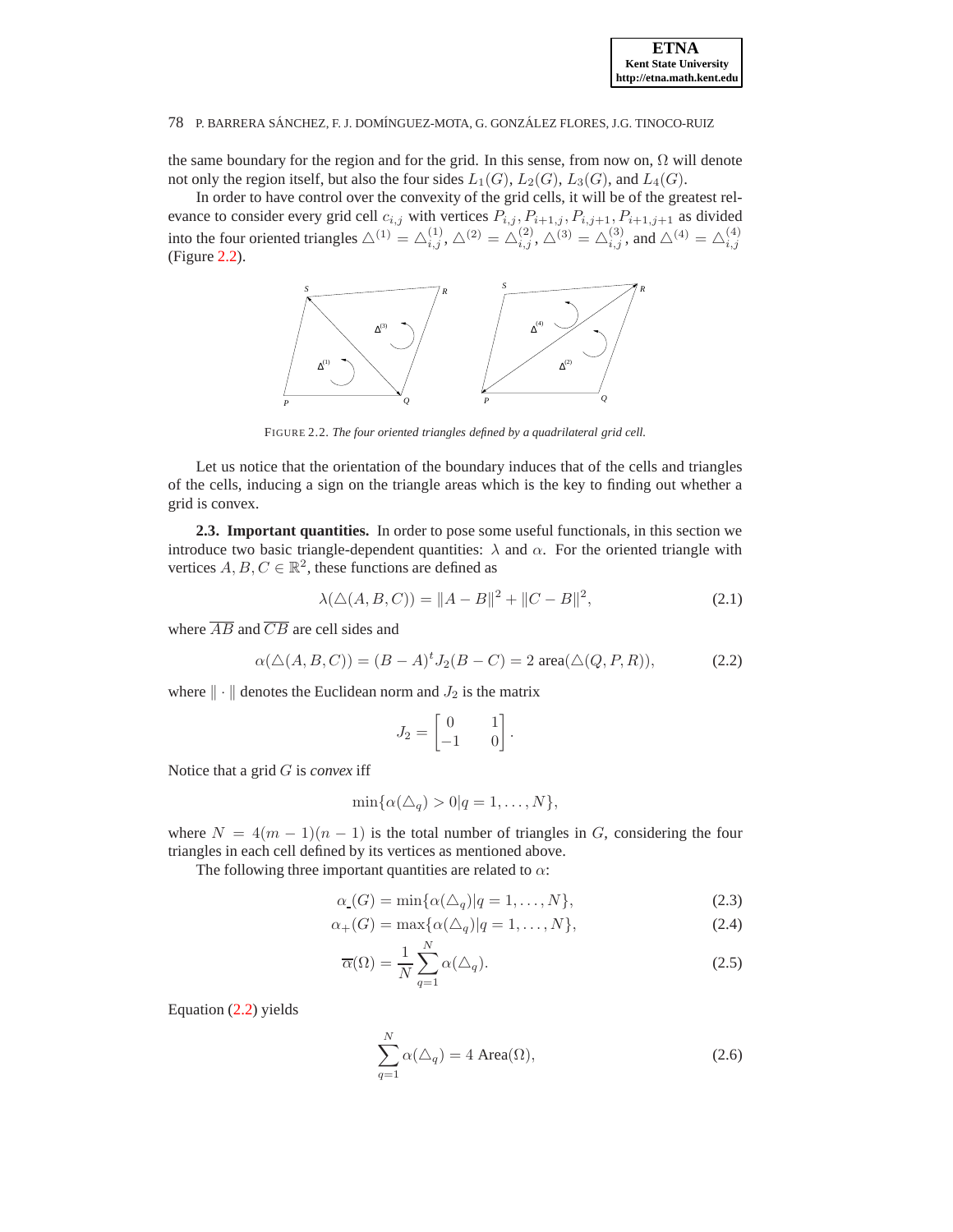and thus  $\overline{\alpha}$  depends only on  $\Omega$  and not on a particular G since

$$
\overline{\alpha}(\Omega) = \overline{\alpha}(G) = \frac{1}{N} \sum_{q=1}^{N} \alpha(\triangle_q) = \frac{\text{Area}(\Omega)}{(m-1)(n-1)}.
$$
\n(2.7)

For the sake of brevity,  $\alpha_q$  and  $\alpha(\Delta_q)$  will be used interchangeably in this paper.

<span id="page-3-0"></span>**3. The**  $\epsilon$ **-convexity.** As we mentioned before, a grid G is convex iff  $\alpha(G) > 0$ . However, this inequality is neither scale-independent nor a numerically stable test. This is because the problem of generating convex grids in some irregular regions may be ill-posed in the sense that the critical value

$$
\epsilon_c(\Omega) = \max\left\{ \left. \frac{\alpha_{\text{-}}(G)}{\overline{\alpha}(\Omega)} \right| G \in M(\Omega) \right\} \tag{3.1}
$$

can become be very small.

Nevertheless, this test can be reformulated in a numerically useful way. Since for any convex grid  $G$  we have

$$
0 < \frac{\alpha_{\text{-}}(G)}{\overline{\alpha}(\Omega)} \le \epsilon_c,
$$

it follows that if we choose  $\epsilon > 0$ , then any grid G satisfying

$$
\epsilon_c \ge \frac{\alpha_-(G)}{\overline{\alpha}(\Omega)} \ge \epsilon
$$

is convex. Consequently, the following definition appears in a natural way. DEFINITION 3.1. Let  $\epsilon$  *be a positive number. A grid G is*  $\epsilon$ *-convex iff* 

<span id="page-3-2"></span>
$$
\min\{\alpha(\triangle_q) > \epsilon \cdot \overline{\alpha}(\Omega)|q = 1, \dots, N\}.
$$
\n(3.2)

This new definition of convexity has proven to be very useful because it is scale-independent, which is a desirable property.

<span id="page-3-1"></span>**4. Direct optimization method.** The basis for the direct optimization method, as developed by Charakhch'yan and Ivanenko [\[9\]](#page-12-2), is the minimization a suitable function of the form

<span id="page-3-4"></span>
$$
F(G) = \sum_{q=1}^{N} f(\Delta_q),
$$
\n(4.1)

where  $f(\Delta_q)$  depends only on the vertices of the triangle  $\Delta_q$  and N is the total number of triangles of the grid, so that our problem is to find the coordinates of the interior points of the grid  $G$ . Thus, a grid  $G$  will be represented by a point in *n*-dimensional space, where the coordinates are the  $x$  and  $y$  coordinates of the interior points of the grid.

In this context, the discrete variational grid generation problem can be posed as a largescale optimization problem in the following way:

PROBLEM 4.1. *Solve*

<span id="page-3-3"></span>
$$
G^* = \arg\min_{G \in M(\Omega)} \sum_{q=1}^N f(\triangle_q)
$$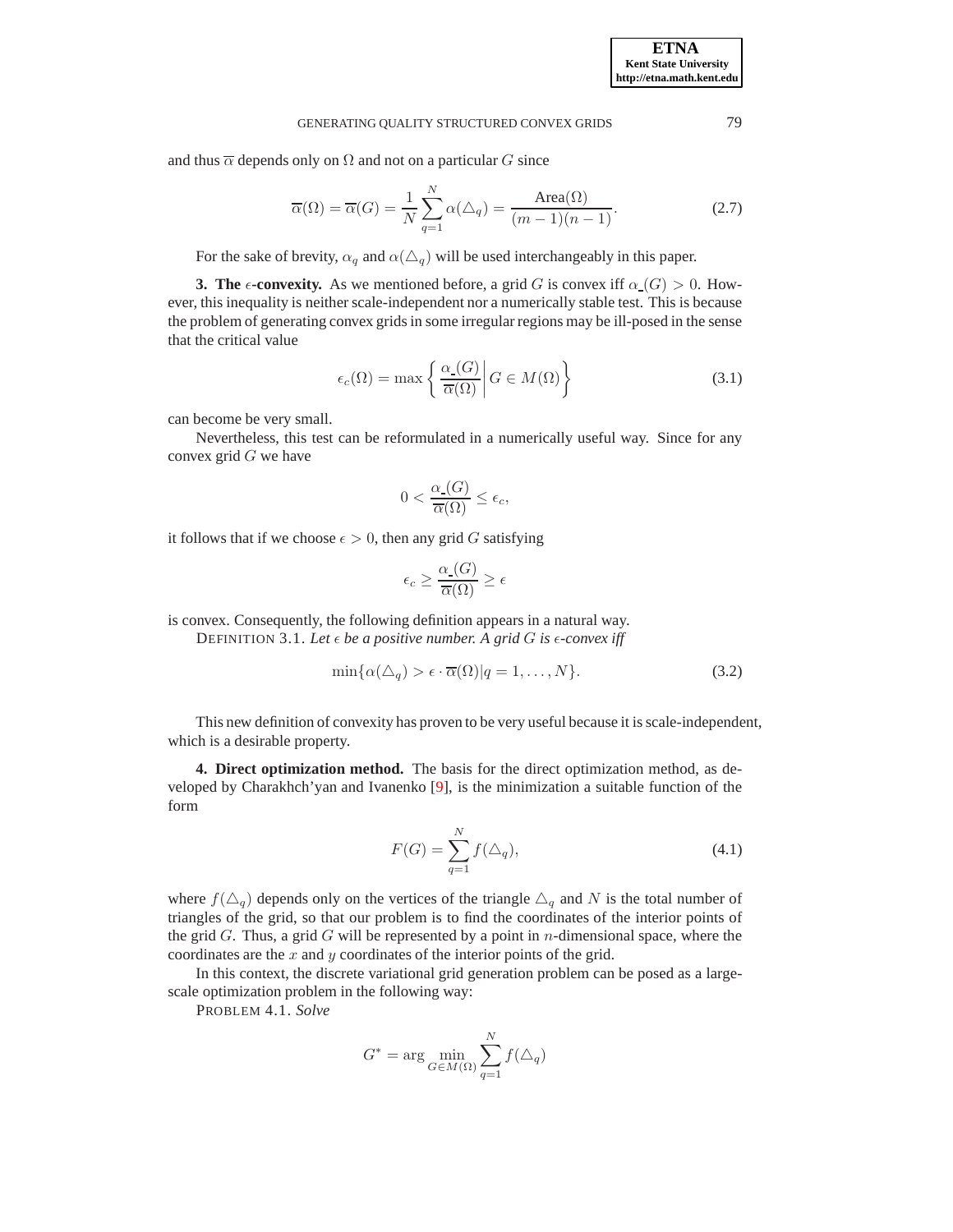*over the set of admissible grids*  $M(\Omega)$  *for a region*  $\Omega$  *and a given*  $\epsilon$ *, in such a way that*  $G^*$  *is* ǫ*-convex.*

We must emphasize that the adequate selection of f is the key to generating an  $\epsilon$ -convex grid in an efficient way, as will be shown in the following sections.

Using equation [\(3.2\)](#page-3-2), the following can be shown:

- If  $\epsilon > \epsilon_c$ , Problem [4.1](#page-3-3) has no solutions.
- In contrast, if  $\epsilon \leq \epsilon_c$ , Problem [4.1](#page-3-3) *has* solutions.
- If  $\epsilon \approx \epsilon_c$ , the problem might be very difficult for the numerical optimization.

<span id="page-4-0"></span>**5. Convex area functionals with barriers.** In this section, we address the issue of designing efficient functionals to solve Problem [4.1.](#page-3-3) First, though, we review some important functionals.

**5.1. Ivanenko's harmonic functional.** The first effective functionals for the generation of convex harmonic grids on quite irregular regions were developed by A. A. Charakhch'yan and S. A. Ivanenko [\[8,](#page-12-1) [9\]](#page-12-2). A beautiful insight into these functionals can be found in [\[10\]](#page-12-3).

These authors rewrote the harmonic functional proposed by Winslow [\[16\]](#page-13-0) in a variational setting [\[9\]](#page-12-2), and discretized it to obtain a function of the inner grid points similar to the expression  $(4.1)$  presented in the preceding section, with f given as

$$
f(\triangle_q) = \frac{\lambda(\triangle_q)}{\alpha(\triangle_q)}.
$$
\n(5.1)

They then minimized the corresponding functional by means of a Newton iteration.

It is easy to prove that Ivanenko's functional attains its minimum in the set of convex grids for a region due to the pole in f and the relations between  $\alpha$  and  $\lambda$  [\[8\]](#page-12-1). However, for fixed boundary points the minimization process required a rather complicated formula to get an initial convex grid [\[9\]](#page-12-2).

**5.2. Tinoco's quasi-harmonic functional.** Later, Tinoco [\[6\]](#page-12-4) developed a new quasiharmonic functional with an easier initialization by choosing  $f$  as

$$
f_{\omega}(\Delta_q) = \frac{\lambda(\Delta_q) - 2\alpha(\Delta_q)}{\omega + \alpha(\Delta_q)},
$$
\n(5.2)

where  $\omega$  is a parameter that allows the use of non-convex initial grids by setting

$$
\omega > -\alpha(\triangle_q), \quad q = 1, \dots, N.
$$

For both Ivanenko's and Tinoco's functionals, the optimal grids generated were only required to satisfy the scale-dependent convexity test. This caused numerical instability in some irregular regions.

**5.3. The functional**  $S_\omega$ . Ivanenko's and Tinoco's functionals feature poles as barriers, a fact that can be disadvantageous and cause instability if small values of  $\alpha$  are produced on some irregular regions. In order to avoid the use of poles as barriers, Barrera and Domínguez-Mota comprehensively analyzed the properties of a family of continuous discrete area functionals (i.e., with no explicit dependence on  $\lambda$ ) with *soft* barriers [\[2\]](#page-11-0), and proved the following theorem:

<span id="page-4-1"></span>THEOREM 5.1. Let  $f : \mathbb{R} \to \mathbb{R}$  be a  $C^2$  convex, strictly decreasing and nonnegative function, and define  $F: \mathbb{R}^N \rightarrow \mathbb{R}$  by

$$
F(G) = \sum_{q=1}^{N} f(\alpha_q).
$$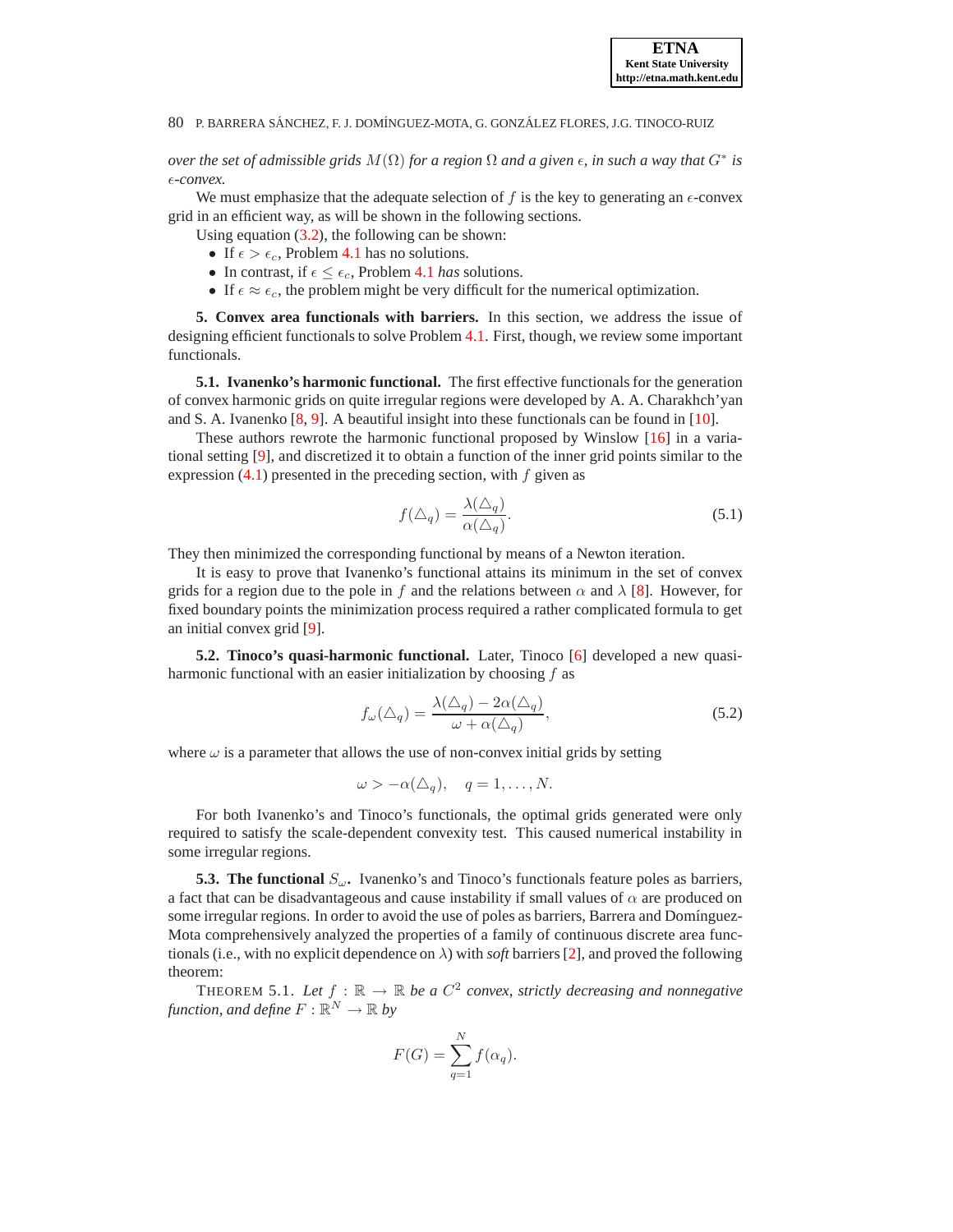Let  $\Omega$  be a polygonal regions for which there exists a convex grid  $G_0$ . Then it is possible to *find a real number* t *for the scaled region* tΩ *such that the optimization problem*

$$
\min\{F(G)|G\in M(t\Omega)\},\
$$

*where*  $M(t\Omega)$  *is the set of admissible grids for*  $t\Omega$ *, has a solution* G *that satisfies*  $\alpha(G) > 0$ *.* 

Despite the simplicity of these results,  $F(G)$  still lacks the scale-independent property required to work robustly on very irregular non-convex regions. Even though the shift required in Theorem [5.1](#page-4-1) in order to generate  $\epsilon$ -convex grids is almost automatic, it is also important enough to deserve a new subsection.

**5.4. The shifted functional**  $S_{\omega,\epsilon}$ . An efficient solution to Problem [4.1](#page-3-3) was proposed by Barrera and Domínguez-Mota [\[3\]](#page-11-2), who realized that one of the main conclusions of Theo-rem [5.1,](#page-4-1) the positivity of the least value of  $\alpha$  of the optimal grid, could be restated in terms of a shifted inequality. Indeed, the theorem itself can be easily restated to generate  $\epsilon$ -convex grids in the following way:

THEOREM 5.2. *If* f *is a* C 2 *strictly decreasing convex and bounded below function such that*  $f(\alpha) \to 0$  *as*  $\alpha \to \infty$ *, then* 

<span id="page-5-1"></span>
$$
S_{\omega,\epsilon}(G) = \sum_{q=1}^{N} f(\omega \alpha(\Delta_q) - \epsilon \overline{\alpha}(G))
$$
\n(5.3)

*considered as the objective function in the optimization Problem [4.1,](#page-3-3) is minimized by*  $\epsilon$ *-convex grids for*  $\omega > 0$  *large enough.* 

One must notice that, as a straightforward consequence of this theorem, for numerical purposes very economical choices for  $f$ , such as

$$
\psi(\alpha) = \begin{cases} 1/\alpha, & \alpha \ge 1 \\ (\alpha - 1)(\alpha - 2) + 1, & \alpha < 1, \end{cases}
$$

can be used.

The  $\epsilon$ -convex grids generated by minimizing  $S_{\omega,\epsilon}$  with [\(5.4\)](#page-5-1) have been reported by the authors in previous papers, for instance [\[2\]](#page-11-0). In many irregular regions, the presence of cells with relatively large values of  $\alpha_{+}(G)$  has been observed. This often slows down the optimization process when generating  $\epsilon$ -convex grids with good area control.

<span id="page-5-0"></span>**6. The bilateral functional**  $B_{\omega,\epsilon}$ . It is straightforward to address the requirement of decreasing  $\alpha_{+}(G)$  and propose another functional to solve Problem [4.1.](#page-3-3) In [\[5\]](#page-11-3), Tinoco proposed a way to apply his adaptive area functional "twice" in order to control large and small values of  $\alpha$  simultaneously by using

$$
f_{\omega_1,\omega_2}(\Delta_q) = \frac{1}{\omega_1 + \alpha(\Delta_q)} + \frac{1}{\omega_2 - \alpha(\Delta_q)},\tag{6.1}
$$

where  $\omega_1$  and  $\omega_2$  are parameters introduced to increase the lower values of  $\alpha$  and decrease the larger values of  $\alpha$ , respectively.

It is easy to conclude that the same strategy proposed in [\[2\]](#page-11-0) can be applied twice in the same fashion. The functional  $S_{\omega}$  was designed to increase the lower  $\alpha$  values in a grid by means of the parameter  $\omega$ . Now, to avoid very large cell areas, it is convenient to consider a "reflection" of  $S_{\omega}$  in order to create a second control barrier. Consequently, it is possible to define a new functional with two barriers, the bilateral  $B_{\omega}$ , as

<span id="page-5-2"></span>
$$
B_{\omega,\epsilon}(G) = \sum_{q=1}^{N} \left( \psi(\omega(\alpha_q - \epsilon \overline{\alpha}(G)) + \psi\left(\frac{\omega}{c}(\alpha_0 - \alpha_q)\right) \right), \tag{6.2}
$$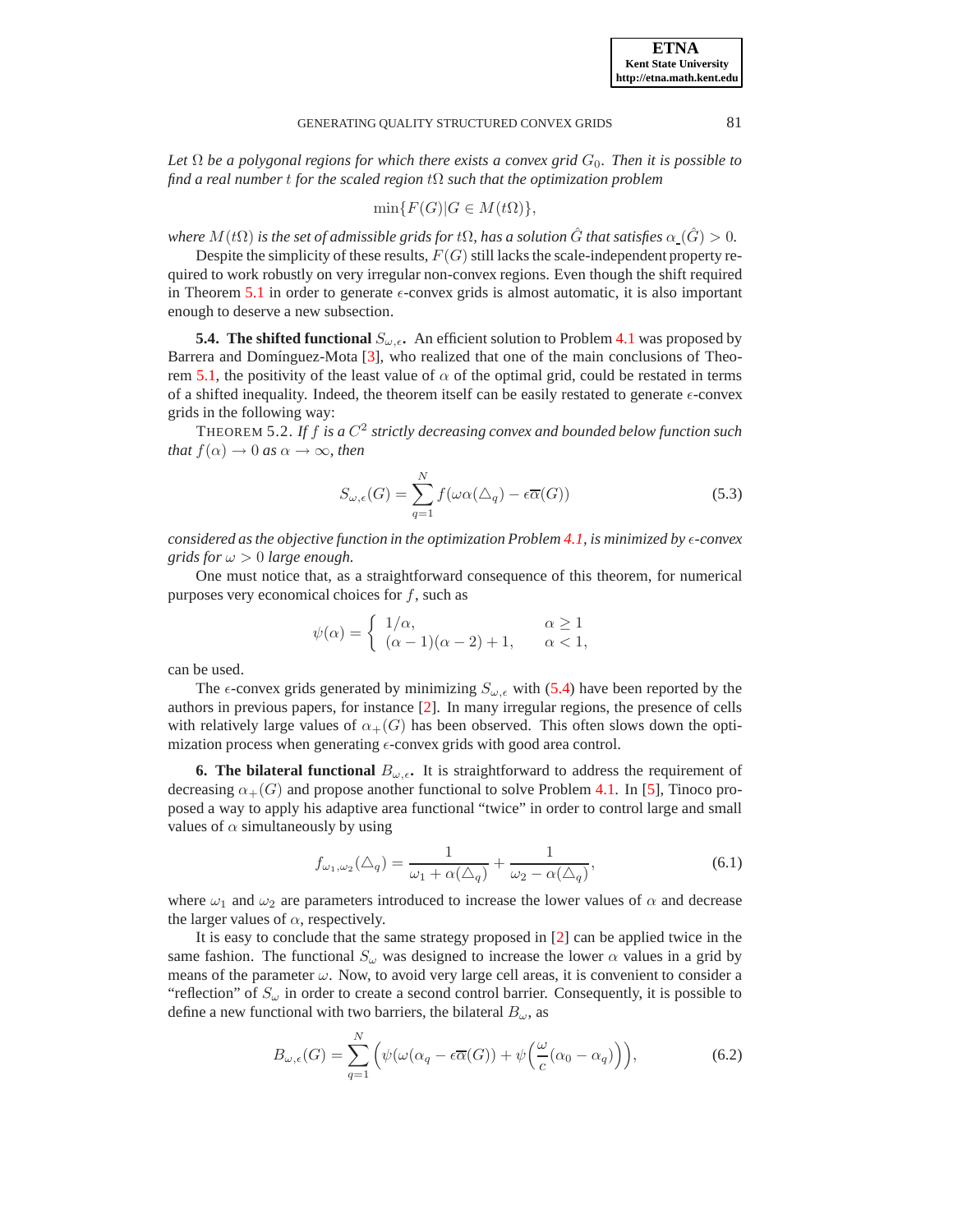where  $\omega > 0$ ,  $c > 0$  is a fixed parameter to control the relative rigidity between the two barriers in [\(6.2\)](#page-5-2), and  $\alpha_0 > \overline{\alpha}(G)$  is another fixed parameter to control large cell areas.

If  $\alpha_0$  is adequately selected, then every minimizer of  $B_{\omega,\epsilon}$  is attained deep within the first orthant, i.e., for numerically positive values of  $\alpha$ . Thus, the left barrier in  $B_{\omega,\epsilon}$  takes care of convexity, and the right one improves grid quality.

Some interesting grids generated for several regions will be shown in the following sections. The first step to accomplish this task is to briefly describe a useful algorithm related to the direct optimization method.

<span id="page-6-0"></span>**7. Generation algorithm.** In the present section, we show a practical way to use the results that have been discussed so far. It is important to consider the following facts:

- The numerical optimization process produces an  $\epsilon$ -convex grid close to an actual optimal grid.
- Numerical optimization requires convergence criteria. Such decisions are made by considering the gradient norm and the relative functional change in the algorithm.
- In practice, it is convenient to scale  $\Omega$  to satisfy the condition,

$$
\overline{\alpha}(\Omega) = 1,
$$

which immediately implies

$$
\alpha_{\mathcal{L}}(G) \le 1 \le \alpha_{+}(G).
$$

<span id="page-6-1"></span>In this way, the following algorithm can be used to generate convex grids:

ALGORITHM 7.1. *Convex grid generation with*  $B_{\omega,\epsilon}$ 

- 1. Choose initial values for *tolf*, *tolg*,  $\omega$ ,  $\tau > 1$ , *ITERMAX* and  $\varepsilon > 0$ .
- 2. Generate an initial grid  $G_0$  and scale it to satisfy  $\overline{\alpha} = 1$ .
- 3. Choose  $\alpha_0 > 1$  and  $c > 0$ .
- 4. Solve the optimization problem

$$
\hat{G} = \arg\min_{G \in M(\Omega)} \{ B_{\omega,\epsilon}(G) \}
$$
\n(7.1)

until

$$
\|\nabla B_{\omega,\epsilon}(\hat{G})\| < \text{tolg},
$$

or

$$
||B_{\omega,\epsilon}(\hat{G}) - B_{\omega,\epsilon}(G_0)|| < \text{tolf} \cdot ||B_{\omega,\epsilon}(G_0)||,
$$

or *ITERMAX* has been reached.

5. If  $\alpha(G) > \varepsilon$ , an  $\varepsilon$ -convex grid has been generated and we are done; elseif *ITERMAX* was reached, no convex grid has been found and we are done; else we set  $\omega \leftarrow \tau \omega$ ,  $G_0 \leftarrow G$ , and go back to step 3.

It is important to observe that the factor  $\tau$  and the initial value for t in the algorithm are quite arbitrary, although it is clear that different choices mean different numbers of iterations in the optimization process.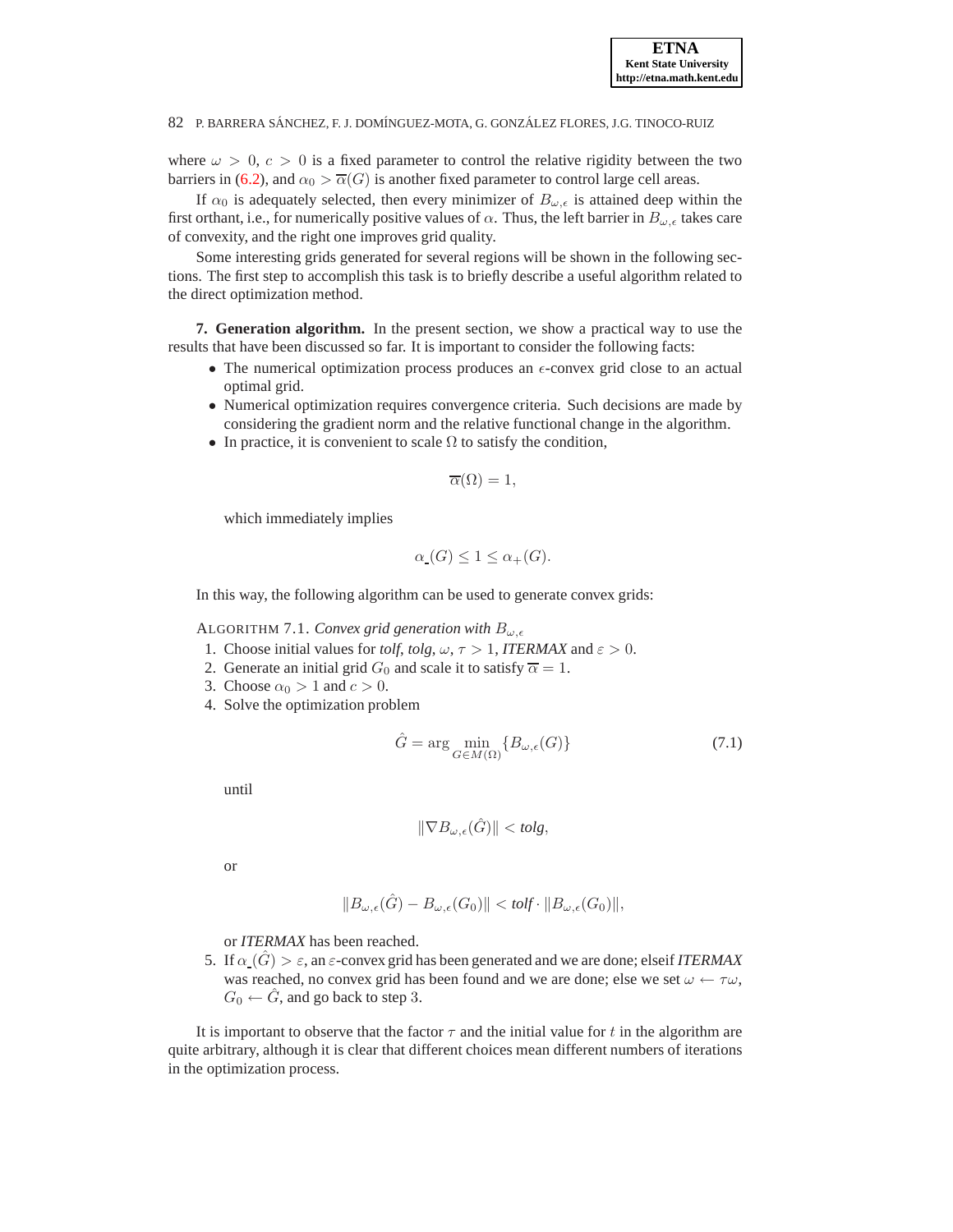<span id="page-7-2"></span>

| TABLE 9.1                        |  |  |  |
|----------------------------------|--|--|--|
| Parameters for the optimization. |  |  |  |

| Parameter          | Value                              |
|--------------------|------------------------------------|
| tolf               | $10^{\circ}$                       |
| tolg               | $10^{-5}$                          |
| $\omega$           | 10.0                               |
| $\tau$             | 2.000                              |
| <b>ITERMAX</b>     | 1000                               |
| $\min \varepsilon$ | $10^{-4}$                          |
| $\epsilon$         | 0.5                                |
| $\alpha_0$         | $\max(0.9 \cdot \alpha_+(G), 1.0)$ |

<span id="page-7-0"></span>**8. Quality grid measurement in terms of area.** It is very important to observe that the reciprocal of  $\epsilon_c$ , which we will denote by

$$
\kappa = \frac{1}{\epsilon_c} = \frac{\overline{\alpha}(G)}{\max\{\alpha_{\text{-}}(G)|G \in M(\Omega)\}},\tag{8.1}
$$

can be understood as a condition number for  $\Omega$ .

Indeed:

- $\kappa$  is a function only of m, n, and the geometries of V and  $\Omega$ .
- $\kappa$  is scale-independent.
- $\kappa > 1$ .
- If all the values of  $\alpha$  in a grid G are equal, then  $\kappa = 1$ .

These reasons make  $\kappa$  a good parameter for measuring grid quality in terms of area. However, it must be estimated, since  $\epsilon_c$  is unknown a priori.

A fast estimate of  $\kappa$  can be obtained by defining the quality ratio q for a convex grid G:

$$
q(G) = \frac{\alpha_{\text{-}}(G)}{\overline{\alpha}(G)}.
$$
\n(8.2)

As before, q is scale-independent, and for rectangular grids,  $q = 1$ . As  $\alpha(G) \to 0$ ,  $q \to 0$ . Since

$$
q \leq \epsilon_c = 1/\kappa,
$$

one can see that a large "condition number" for a region corresponds to a low quality of the grids generated for it.

<span id="page-7-1"></span>**9. Numerical experiments.** In order to calculate  $q$  and obtain a practical approximation to  $\kappa$ , it is practical to use the  $\alpha$  values for the optimal grids of  $B_{\omega,\epsilon}$ , since this functional was precisely designed to reduce the interval  $[\alpha(G), \alpha_{+}(G)]$  as much as possible [\[3\]](#page-11-2).

In the numerical tests presented below, the test regions were scaled to satisfy  $\overline{\alpha}(G) = 1$ , which led to  $\varepsilon \in [0, 1]$  for the generation algorithm of Section [7.](#page-6-0) The optimization step was carried out with Newton-like methods for large-scale problems [\[13,](#page-12-6) [17\]](#page-13-1). The parameters used for the algorithm and the optimization process are summarized in Table [9.1.](#page-7-2) Since the value  $\varepsilon_c$  is unknown a priori, an initial value of  $\varepsilon = 0.1$  was used, and once an  $\varepsilon$ -convex grid was generated, we set  $\varepsilon \leftarrow \varepsilon + 0.1$  until no  $\varepsilon$ -convex grid was generated.

We applied Algorithm [7.1](#page-6-1) to twelve test regions that have been frequently used in the literature related to grid generation, grouped in two sets:

I. Airfoil, Annulus, Chevron, Dome, Plow, and Swan (Figure [9.1\)](#page-8-0).

**ETNA Kent State University http://etna.math.kent.edu**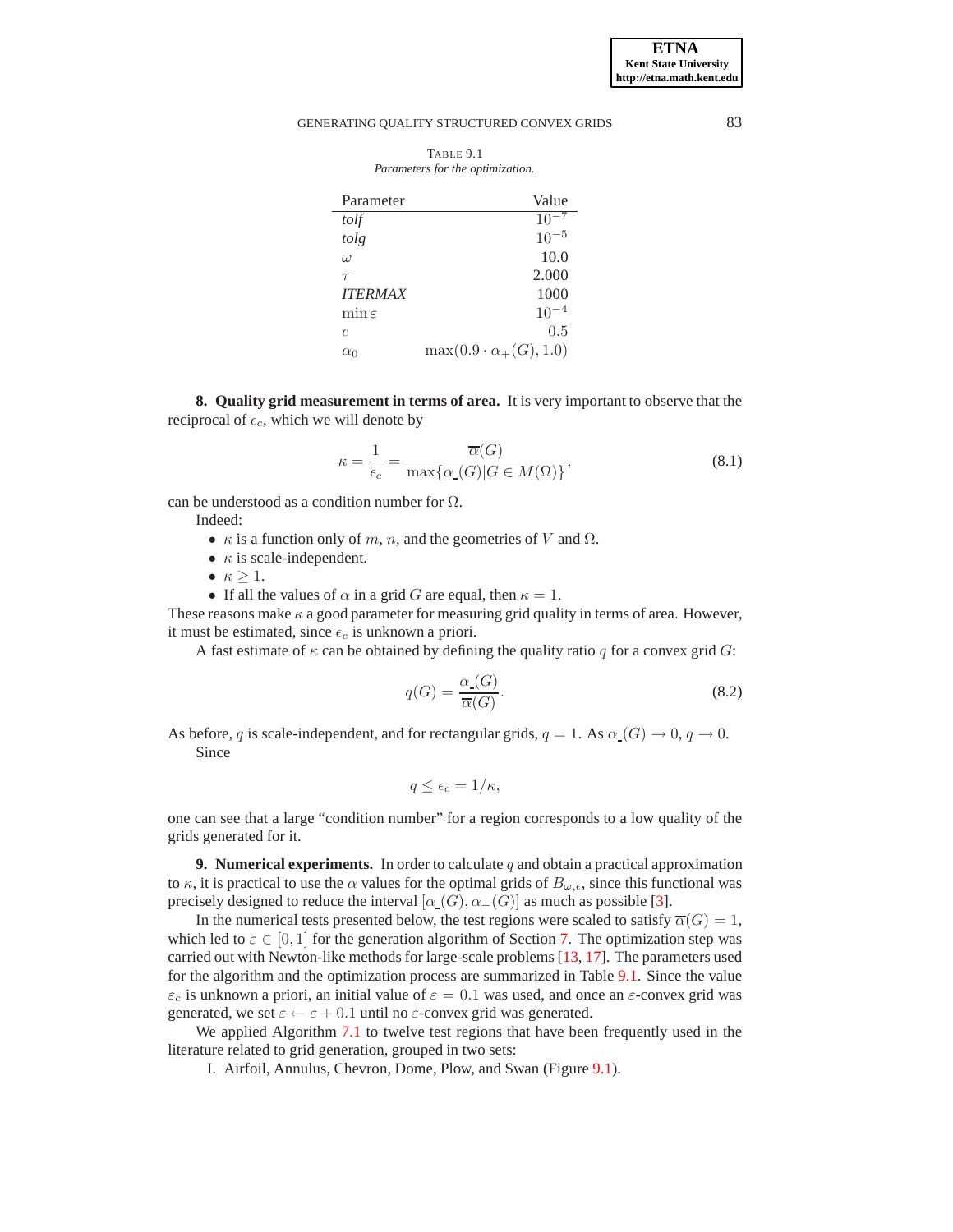

II. Cat, Great Britain, Havana, Mexico, Sigma, and Ucha (Figure [9.2\)](#page-8-1).

The first group has appeared in tests for many different methods. These regions have been gridded with algebraic, differential, and other methods [\[12\]](#page-12-7). The second group includes very irregular regions, for which most of the algebraic and differential methods fail, but that can be gridded successfully with the direct optimization method [\[2\]](#page-11-0).



<span id="page-8-1"></span><span id="page-8-0"></span>FIGURE 9.2. *Test regions. Set II.*

The initial grids for both groups, generated with Algorithm [7.1](#page-6-1) using  $\varepsilon = 0.01$ , were convex. Three different grid sizes were considered: 31, 51, and 71 points per side. In Tables [9.2,](#page-9-0) [9.3,](#page-9-1) and [9.4,](#page-10-1) there is a summary of  $\alpha$ ,  $\alpha$ <sub>+</sub>, and  $q^{-1}$ , sorted as a function of the latter. Note that, due to normalization,  $q = \alpha$ . These tables also include the standard deviation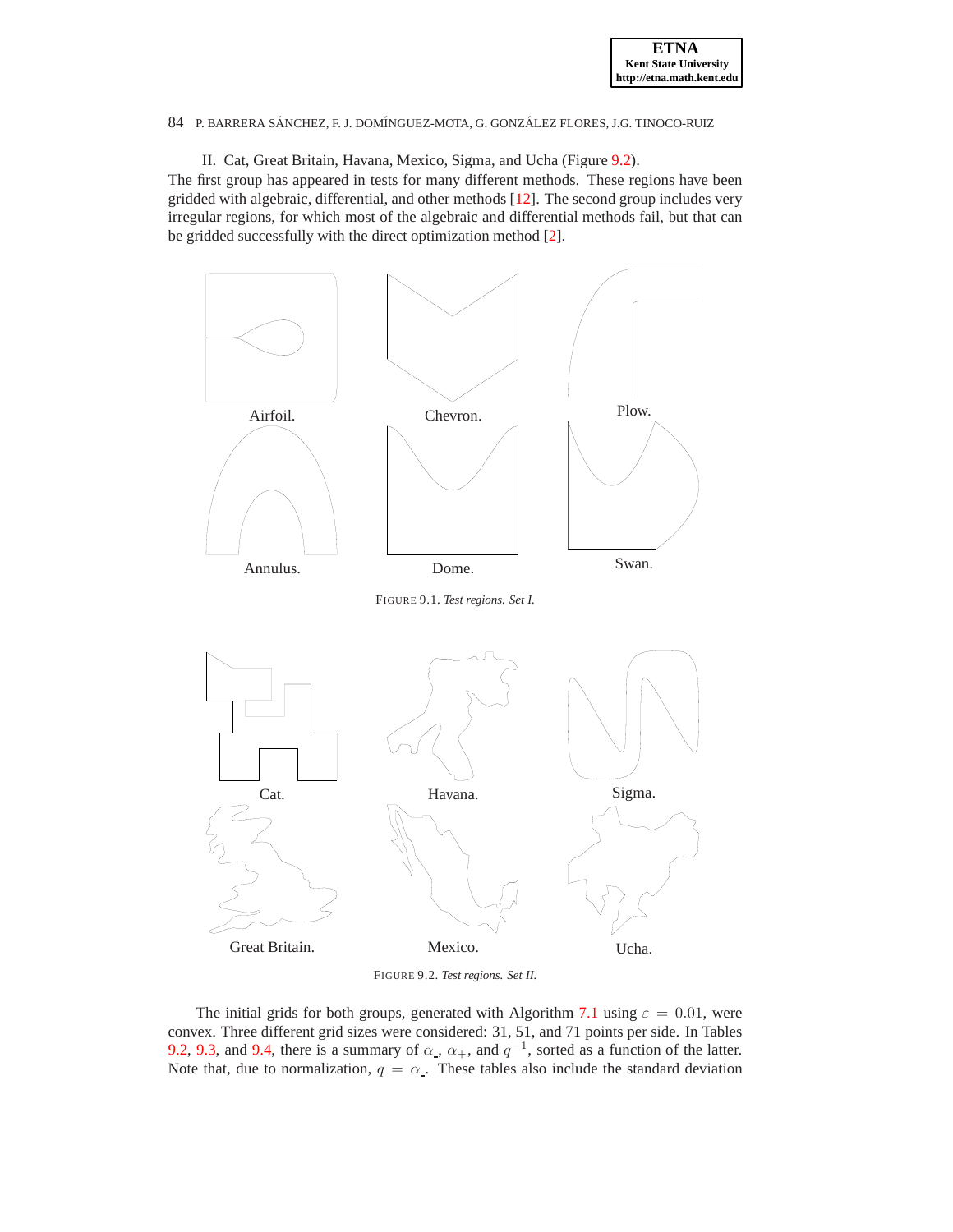| Region               | $\, n$ | $\alpha$ | $\alpha_+$ | $q^{-1}$ | <b>STD</b> |
|----------------------|--------|----------|------------|----------|------------|
| Chevron              | 31     | 0.99680  | 1.00320    | 1.00321  | 0.00146    |
| Dome                 | 31     | 0.95149  | 3.88970    | 1.05098  | 0.12797    |
| Airfoil              | 31     | 0.83361  | 1.34550    | 1.19960  | 0.08345    |
| Ucha                 | 31     | 0.75006  | 5.87921    | 1.33323  | 0.52299    |
| Havana               | 31     | 0.73399  | 4.44630    | 1.36242  | 0.53137    |
| Swan                 | 31     | 0.70219  | 2.04255    | 1.42412  | 0.13046    |
| Plow                 | 31     | 0.67201  | 2.38785    | 1.48807  | 0.37279    |
| Cat                  | 31     | 0.65603  | 3.94373    | 1.52432  | 0.49377    |
| <b>Great Britain</b> | 31     | 0.40264  | 3.75619    | 2.48361  | 0.57017    |
| Annulus              | 31     | 0.32333  | 1.28390    | 3.09282  | 0.03798    |
| Sigma                | 31     | 0.25462  | 1.80445    | 3.92742  | 0.45769    |
| Mexico               | 31     | 0.22156  | 7.98021    | 4.51345  | 0.76749    |

<span id="page-9-0"></span>TABLE 9.2 *Results for the test regions (31 points per side).*

<span id="page-9-1"></span>TABLE 9.3 *Results for the test regions (51 points per side).*

| Region               | $\boldsymbol{n}$ | $\alpha$ | $\alpha_+$ | $q^{-1}$ | STD     |
|----------------------|------------------|----------|------------|----------|---------|
| Chevron              | 51               | 0.99759  | 1.00240    | 1.00242  | 0.00022 |
| Dome                 | 51               | 0.94695  | 2.61970    | 1.05602  | 0.09769 |
| Ucha                 | 51               | 0.87677  | 3.64730    | 1.14055  | 0.31298 |
| Airfoil              | 51               | 0.86640  | 2.41650    | 1.15420  | 0.00179 |
| Havana               | 51               | 0.83030  | 4.81440    | 1.20438  | 0.39002 |
| Cat                  | 51               | 0.82346  | 4.01970    | 1.21439  | 0.41991 |
| Plow                 | 51               | 0.73384  | 2.84615    | 1.36269  | 0.25332 |
| Swan                 | 51               | 0.68971  | 2.32260    | 1.44988  | 0.09442 |
| Annulus              | 51               | 0.66670  | 1.97820    | 1.49993  | 0.03798 |
| <b>Great Britain</b> | 51               | 0.50205  | 3.74210    | 1.99183  | 0.42759 |
| Sigma                | 51               | 0.23926  | 2.69440    | 4.17955  | 0.47527 |
| Mexico               | 51               | 0.09105  | 7.38490    | 10.98298 | 0.52611 |

(*STD*) for the values of  $\alpha$  for each one of the final grids generated, and just like in the first test, the values for the four fixed corners are excluded.

Let us notice that, in general, if a region is irregular or strongly nonconvex, its values of  $\alpha$  are more spread and grids of lower quality are obtained. But though some quality is lost in the values of the standard deviation of  $\alpha$  indicate that even for most of the irregular regions, large deviations occur only locally.

In terms of the values of  $q$  one can conclude that, as expected, regions in set I are generally simpler for the grid generation problem than those in set II. It is important to mention that  $q^{-1}$  is, by definition, an upper bound of the condition number  $\kappa$  proposed in Section [8.](#page-7-0) Recalling that  $\kappa$  is always greater than one, the reciprocal of the quality ratio provide us with useful information about the geometrical difficulty of a region in the context of the grid generation problem of our interest.

**9.1. Smoothness control.** It is important to emphasize that the main problem of this paper was to pose a measure of the quality of a grid in terms of its values of  $\alpha$ . This is quite natural in the context of the theory of the convex area functionals [\[2\]](#page-11-0). However, one must acknowledge that there are some other useful considerations in judging the quality of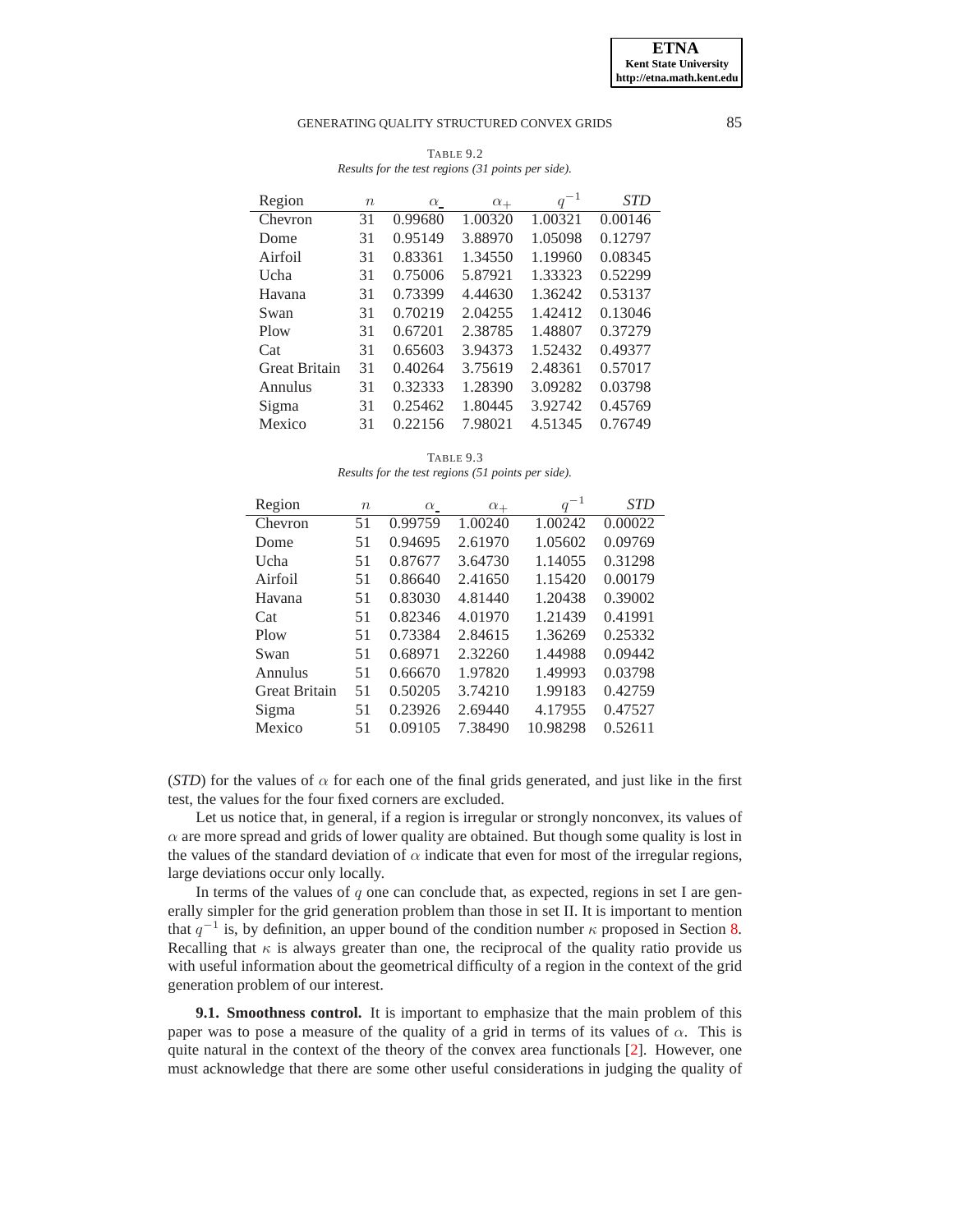| Region               | $\, n$ | $\alpha$ | $\alpha_+$ | $q^{-1}$ | <b>STD</b> |
|----------------------|--------|----------|------------|----------|------------|
| Chevron              | 71     | 0.99360  | 1.00641    | 1.00644  | 0.00207    |
| Ucha                 | 71     | 0.90307  | 2.38464    | 1.10733  | 0.18025    |
| Airfoil              | 71     | 0.86282  | 2.23778    | 1.15899  | 0.03909    |
| Havana               | 71     | 0.85723  | 4.90527    | 1.16655  | 0.31738    |
| Cat                  | 71     | 0.85212  | 3.94372    | 1.17354  | 0.34611    |
| Plow                 | 71     | 0.81788  | 1.99423    | 1.22267  | 0.09273    |
| Swan                 | 71     | 0.70301  | 1.97769    | 1.42245  | 0.06934    |
| Annulus              | 71     | 0.68653  | 1.05089    | 1.45660  | 0.01914    |
| Dome                 | 71     | 0.66388  | 2.64157    | 1.50630  | 0.04420    |
| <b>Great Britain</b> | 71     | 0.51647  | 4.04164    | 1.93622  | 0.36091    |
| Mexico               | 71     | 0.11298  | 6.80687    | 8.85112  | 0.40978    |
| Sigma                | 71     | 0.09018  | 1.50805    | 11.08893 | 0.30015    |

<span id="page-10-1"></span>TABLE 9.4 *Results for the test regions (71 points per side).*

TABLE 9.5

<span id="page-10-2"></span>*Results for the grids with smoothness control,*  $n = 50$ *.* 

| Region               | $n_{\rm c}$ | $\alpha$ | $\alpha_+$ | $q_2^{-1}$ |
|----------------------|-------------|----------|------------|------------|
| Havana               | 0.50        | 0.79931  | 4.33295    | 1.25108    |
| <b>Great Britain</b> | 0.75        | 0.25245  | 5.08705    | 3.96120    |
| Sigma                | 0.75        | 0.20150  | 1.83115    | 4.96268    |
| Mexico               | 0.90        | 0.10140  | 7.38493    | 9.86217    |

a grid. One of the most important is smoothness, which can be achieved with Winslow's functional [\[4,](#page-11-4) [8\]](#page-12-1).

In this sense, some of the area grids presented in the previous section might be considered coarse. However, coarseness is not a major problem using the direct optimization method. It is possible to use the length functional given by

$$
L(G) = \sum_{q=1}^{N} \lambda(\triangle_q)
$$

as a smoother. Thus, with a linear convex combination between  $B_{\omega,\epsilon}(G)$  and  $L(G)$ , one can generate both convex *and* smooth grids [\[14\]](#page-13-2). Just as an example, let us consider the last four grids with 71 points per side, modified by minimizing

$$
\sigma \cdot B_{\omega,\epsilon}(G) + (1 - \sigma) \cdot L(G).
$$

The figures for this grid are shown in Table [9.5.](#page-10-2) The corresponding grids are included in Figures [9.3,](#page-11-5) [9.4,](#page-12-8) and [9.5.](#page-12-9) These grids speak by themselves: some quality in terms of area has been lost, but the gain in smoothness is quite evident.

<span id="page-10-0"></span>**10. Conclusions and future work.** We have introduced a measure of the quality of a structured grid in terms of area, as well as a new bilateral area functional to generate quality convex grids. According to the results obtained, it is possible to conclude that the direct optimization method is very well suited to solve this problem on very irregular regions.

In a future paper, other quality measures based on some other geometrical properties as smoothness and orthogonality will be reported, as well as some results for the analogous 3D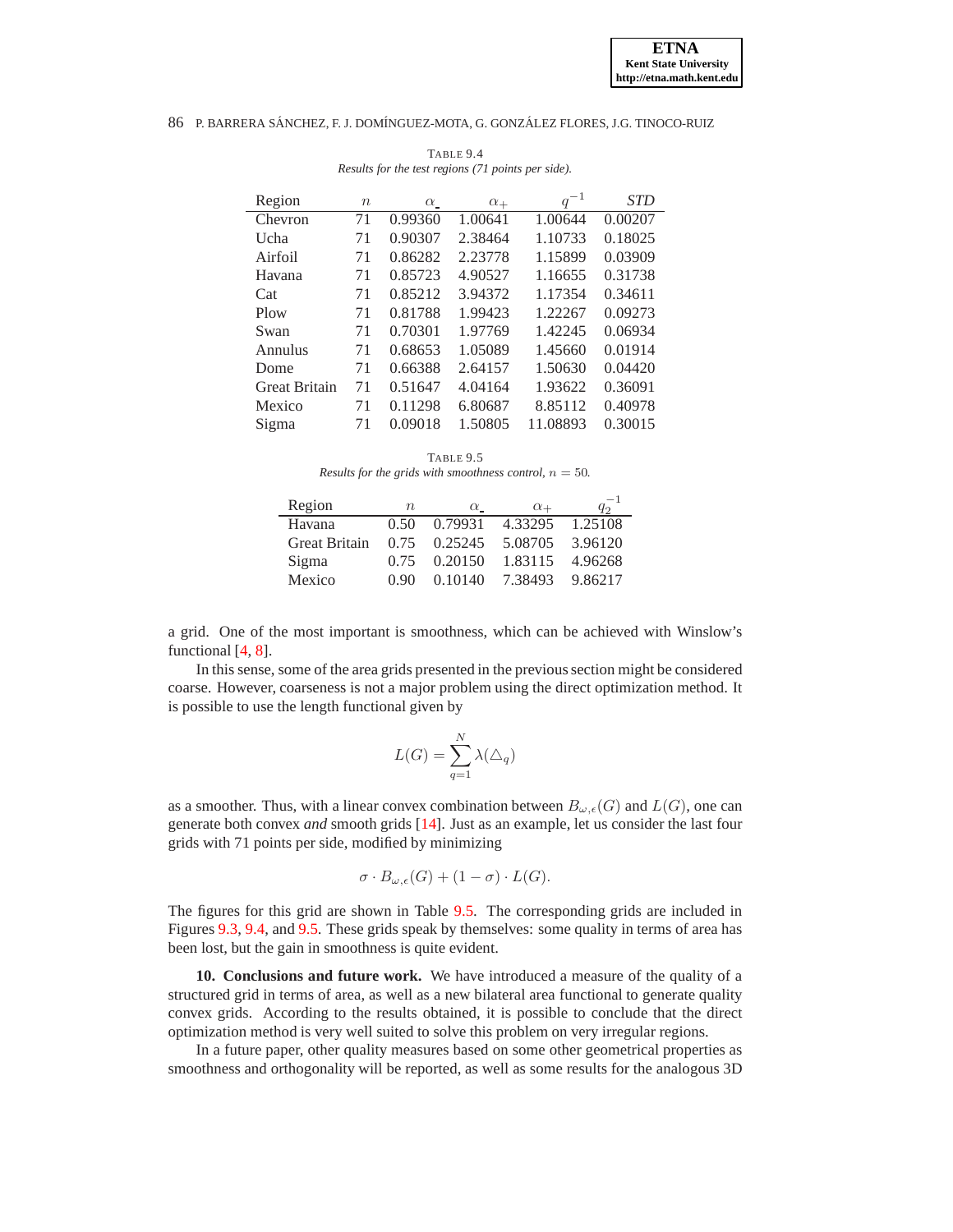

FIGURE 9.3. *A grid for Mexico with smoothness control.*

<span id="page-11-5"></span>problem for which, up to our knowledge, a practical computational test for convexity of cells in structured grids might not be as intuitive and simple as the one given by equation [\(3.2\)](#page-3-2).

The functional addressed in this paper, as well as some other useful area and smoothness functionals, are currently included in the software UNAMALLA [\[15\]](#page-13-3).

Acknowledgements. We want to thank Intercambio Académico of UNAM and the "Macroproyecto: Tecnologías para la Universidad de la Información y la Computación", CIC-UMSNH Grant 9.16, and Project CIC/COECyT-Michoacán "Métodos variacionales discretos para la generación numérica de mallas" for the financial support for this work.

Many thanks due to the reviewers of this paper for their always valuable suggestions and comments.

#### **REFERENCES**

- <span id="page-11-1"></span>[1] P. BARRERA-SÁNCHEZ, L. CASTELLANOS, AND A. PÉREZ-DOMÍNGUEZ, Métodos variacionales discretos para la generación de mallas, DGAPA-UNAM México, 1994.
- <span id="page-11-0"></span>[2] P. BARRERA-SÁNCHEZ, F. J. DOMÍNGUEZ-MOTA, AND G. F. GONZÁLEZ-FLORES, *Robust discrete grid generation on plane irregular regions*, Comput. Math. Math. Phys., 43 (2003), pp. 845–854.
- <span id="page-11-2"></span>[3]  $\rightarrow$  *Area functionals for high quality grid generation*, in Proceedings of the 4th. International Congress on Numerical Methods in Engineering and Applied Sciences, M. C. Súarez, S. Gallegos, S. Botello, M. Moreles, J. J. Pérez Gavilán, F. Zárate, F. Domínguez, and M. X. Rodríguez, eds., Sociedad Mexicana de Métodos Numéricos en Ingeniería y Ciencias Aplicadas, Morelia, Mexico, 2007.
- <span id="page-11-4"></span><span id="page-11-3"></span>[4] , *Adaptive discrete harmonic grid generation*, Math. Comput. Simulation, 79 (2009), pp. 1792–1809.
- [5] P. BARRERA-SÁNCHEZ AND J. G. TINOCO-RUIZ, *Area functionals in plane grid generation*, in Proceedings of the 6th. International Conference on Numerical Grid Generation in Computational Field Simulation, M. Cross, B. K. Soni, J. F. Thompson, J. Hauser, and P. R. Eiseman, eds., International Society of Grid Generation, London, 1998, pp. 293–302.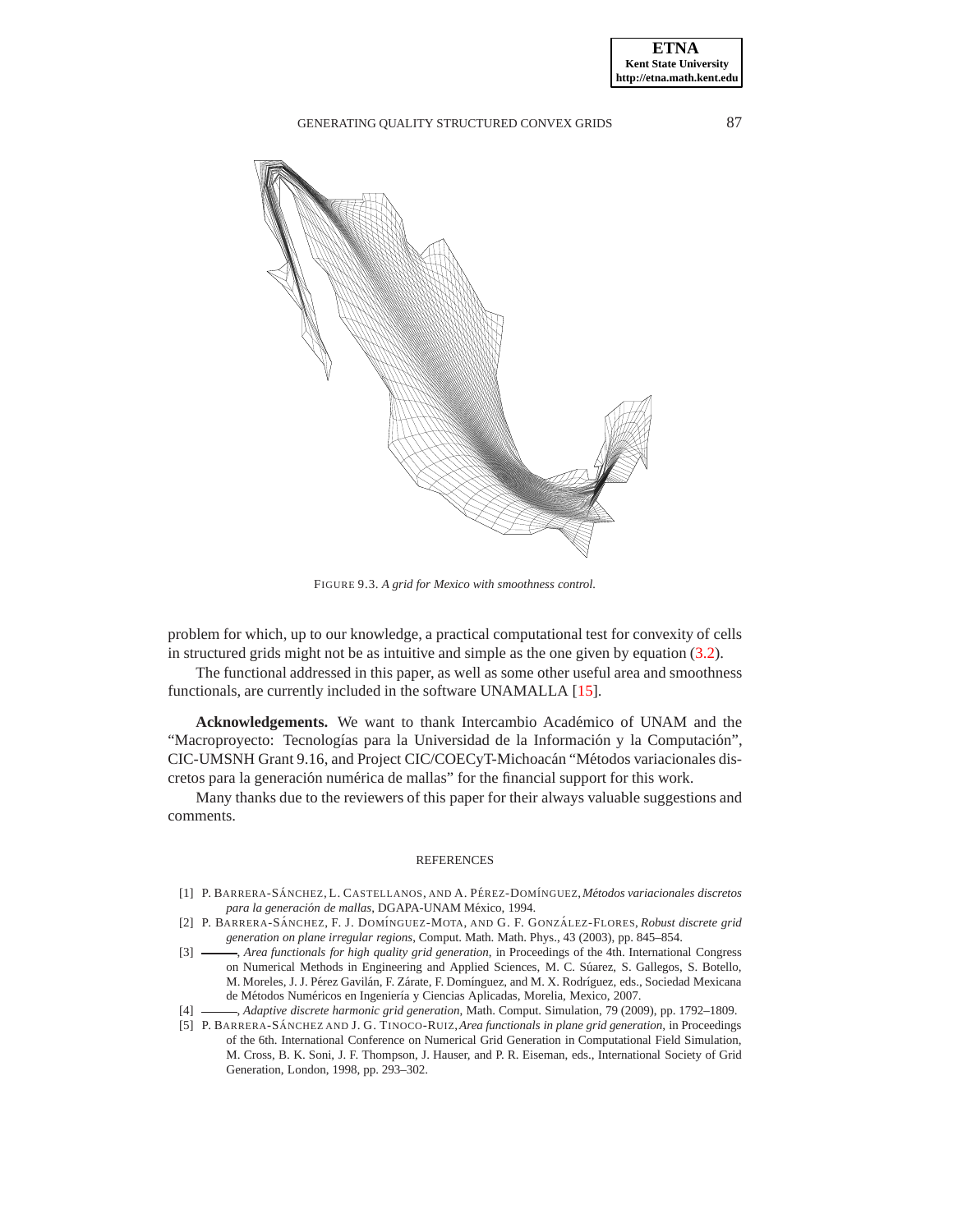



FIGURE 9.4. *A grid for Great Britain with smoothness control.*

<span id="page-12-8"></span>

FIGURE 9.5. *Grids for Havana and sigma with smoothness control.*

- <span id="page-12-9"></span><span id="page-12-4"></span>[6] , *Smooth and convex grid generation over general plane regions*, Math. Comput. Simulation, 46 (1998), pp. 87–102.
- <span id="page-12-0"></span>[7] J. E. CASTILLO, ed., *Mathematical Aspects of Numerical Grid Generation*, Frontiers in Applied Mathematics, SIAM, Philadelphia, 1991.
- <span id="page-12-1"></span>[8] A. A. CHARAKHCH'YAN AND S. A. IVANENKO, *A variational form of the Winslow grid generator*, J. Comput. Phys., 135 (1997), pp. 385–398.
- <span id="page-12-2"></span>[9] , *Curvilinear grids of convex quadrilaterals*, Comput. Math. Math. Phys., 28 (1998), pp. 126–133.
- <span id="page-12-5"></span><span id="page-12-3"></span>[10] S. A. IVANENKO, *Harmonic Mappings*, CRC Press, Boca Ratón, Florida, 1999, ch. 8, pp. 8.1-8.41.
- [11] P. KNUPP AND N. ROVIDEAUX, *A framework for variational grid generation: Conditioning the Jacobian matrix with matrix norms*, SIAM J. Sci. Comput., 21 (1999), pp. 2029–2047.
- <span id="page-12-7"></span><span id="page-12-6"></span>[12] P. KNUPP AND S. STEINBERG, *Fundamentals of grid generation*, CRC Press, Boca Ratón, Florida, 1992.
- [13] C. . LIN AND J. J. MORE´, *Newton's method for large-scale bound constrained optimization problems*, SIAM